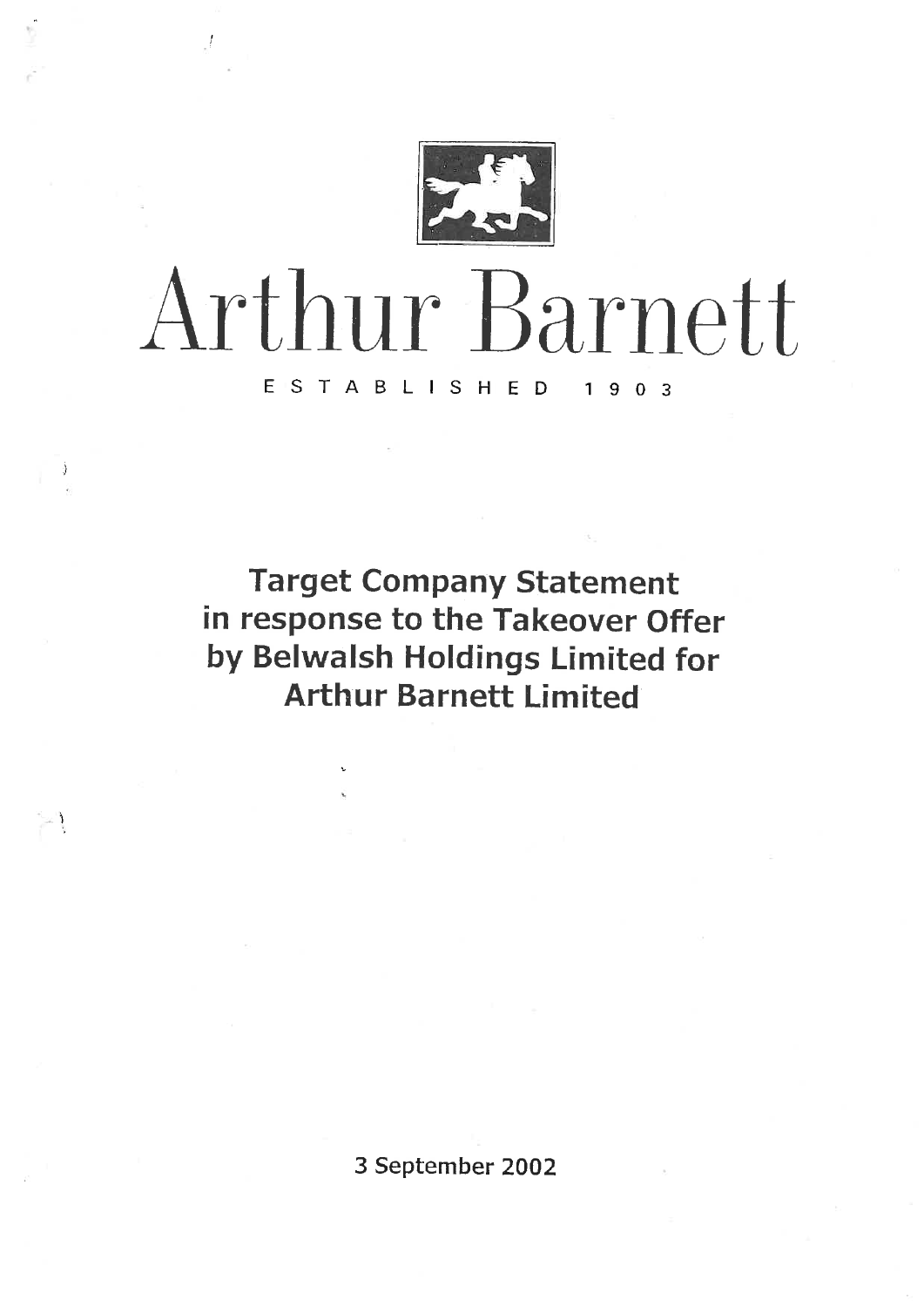

Target Company

Statement

#### 1 Date

This statement is dated the third day of September 2002.

#### 2 Offer

Belwalsh Holdings Limited (the "Offeror" or "Belwalsh") has made an offer for all the fully paid ordinary shares of Arthur Barnett Limited ("ABL") on the following terms and .conditions;

The consideration offered for each of the shares will be \$1.40 cash;

The offer is conditional upon acceptances by the shareholders of ABL being received by the Offeror prior to the end of the offer period which confers on the Offeror more than 90% of voting securities in ABL;

In addition, during the offer period, ABL must not:

- $\triangleright$  declare or pay any dividend, bonuses, other payments or distributions in respect of any of the shares;
	- $\triangleright$  issue further shares, convertible notes or any voting securities of any description or permit any alteration to the rights, privileges and restrictions attaching to the shares;
- $\triangleright$  grant any option or right to subscribe for the issue of securities in ABL:
- $\triangleright$  make any alteration to the Constitution of ABL.

All shares in ABL transferred to the Offerors must be free from all liens, charges, mortgages, encumbrances and other adverse interests or claims of any kind, whatever,'but must be transferred with all rights attaching to them.

If the offer is accepted and is declared unconditional by the Offerors payment will be made to shareholders not later than 7 days after the later of the closing date (intended to be 1 December 2002) and the date which the offer becomes unconditional.

#### 3 Target Company

For the purposes of the Takeovers Code the target company is ABL.

#### 4 Directors of ABL

The names of the directors of ABL are as follows:

Trevor Donald Scott (Chairman)

Bemice Eda Barnett

J,

Michael Owen Coburn

StuartJames McLauchlan

Julian Charles Stanley Smith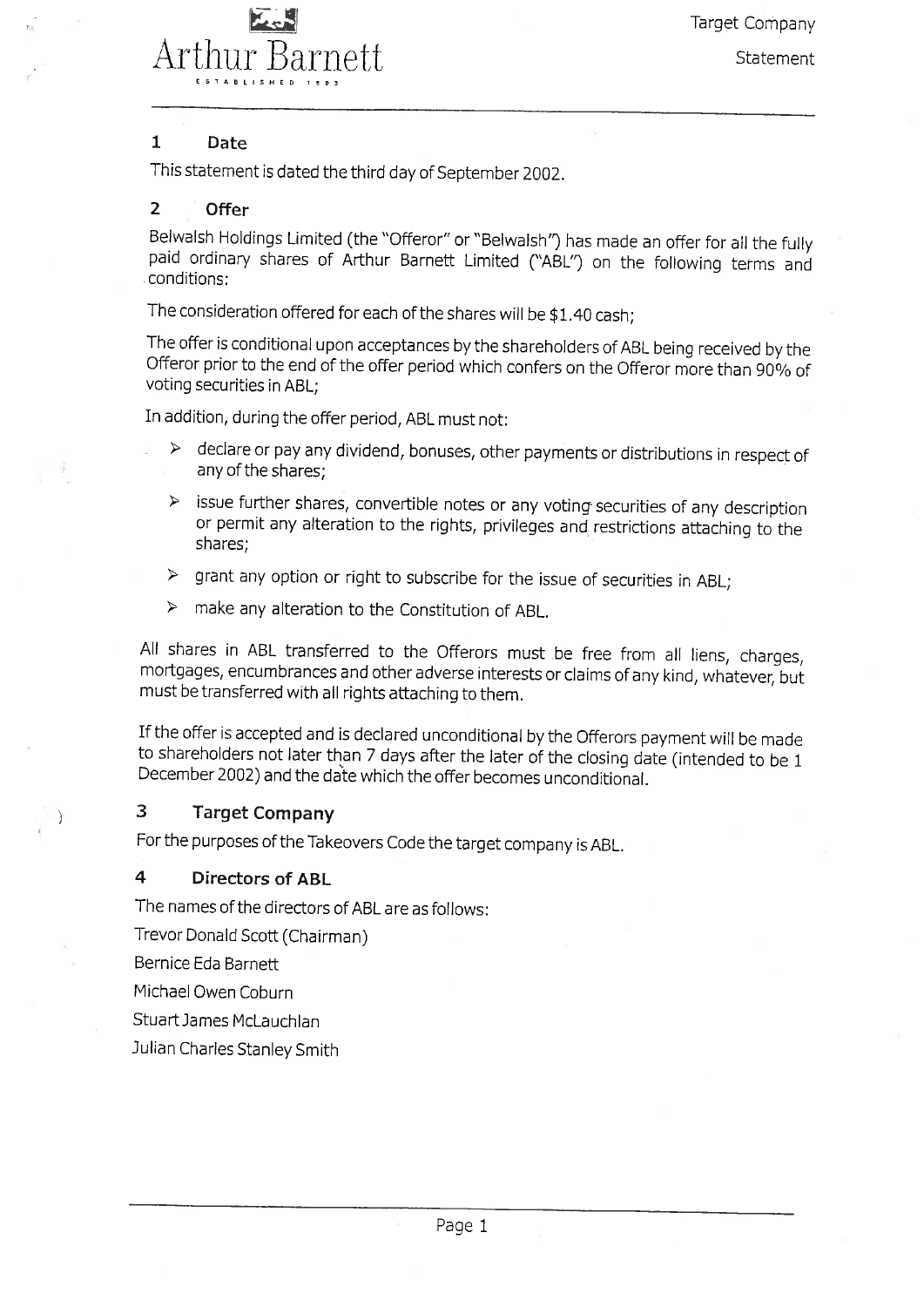

### 5 Ownership of equity securities of ABL

The number, designation, and the percentage of equity securities of any class of ABL held or controlled by

- a) Each director or senior officer of ABL and their associates; and
- b) Any other person holding or controlling more than 5% of any class to the knowledge of ABL

are set out below:

| Director                      | Shares held 31 July 2002 |            |  |
|-------------------------------|--------------------------|------------|--|
|                               | Directly                 | Associated |  |
| B E Barnett <sup>(1)</sup>    | 1,675                    | 487,600    |  |
| M O Coburn <sup>(2)</sup>     | 6,587                    | 630        |  |
| S J McLauchlan <sup>(3)</sup> | 148,156                  | 1,000      |  |
| JCS Smith <sup>(4)</sup>      | 4,489                    | 6,727,966  |  |
| TD Scott <sup>(5)</sup>       |                          | 989,952    |  |
| <b>Senior Officer</b>         |                          |            |  |
| M W Jacombs <sup>(6)</sup>    |                          | 22,270     |  |
| <b>Other Persons</b>          |                          |            |  |
| Fraser Smith Holdings Limited | 6,724,770                |            |  |
| TD Scott No 2 Trust           | 989,952                  | ¥          |  |
| Jarden Custodians Limited     | 1,449,678                |            |  |

- (1) The A W Bamett Family Trust, of which Mrs B E Barnett is a beneficiary, holds 487,600 shares,
- (2) The Coburn Family Trust, of which Mr M 0 Coburn is a trustee and beneficiary, holds 630 shares.
- (3) The Rosebery Trust, of which Mr SJMcLauchlan is a beneficiary, holds 1,000 shares.
- (4) Fraser Smith Holdings Limited, of which Mr J C S Smith is a major shareholder and director, holds 6,724,770 shares. Mr JCS Smith is a non beneficial trustee of a trust that holds 3,196 shares.
- (5) The TD Scott No. 2 Trust, of which Mr T D Scott is a trustee and a beneficiary, holds 989,952 shares (71,026 of these shares are held in the name of Essex Castle Unlimited the nominee company of TDScott & Co, Chartered Accountants). Mr Scott is also a trustee of certain trusts which hold shares in Fraser Smith Holdings Limited.
- (6) Mrs 5 F Jacombs, an associate of Mr M W Jacombs, holds 22,270 shares.

In the two year period prior to the date of this statement no equity securities of ABL have been issued to directors or senior officers of ABL and their associates and no directors or senior officers of ABL and their associates have obtained a beneficial interest in any equity securities of ABL under any employee share scheme or other remuneration arrangement.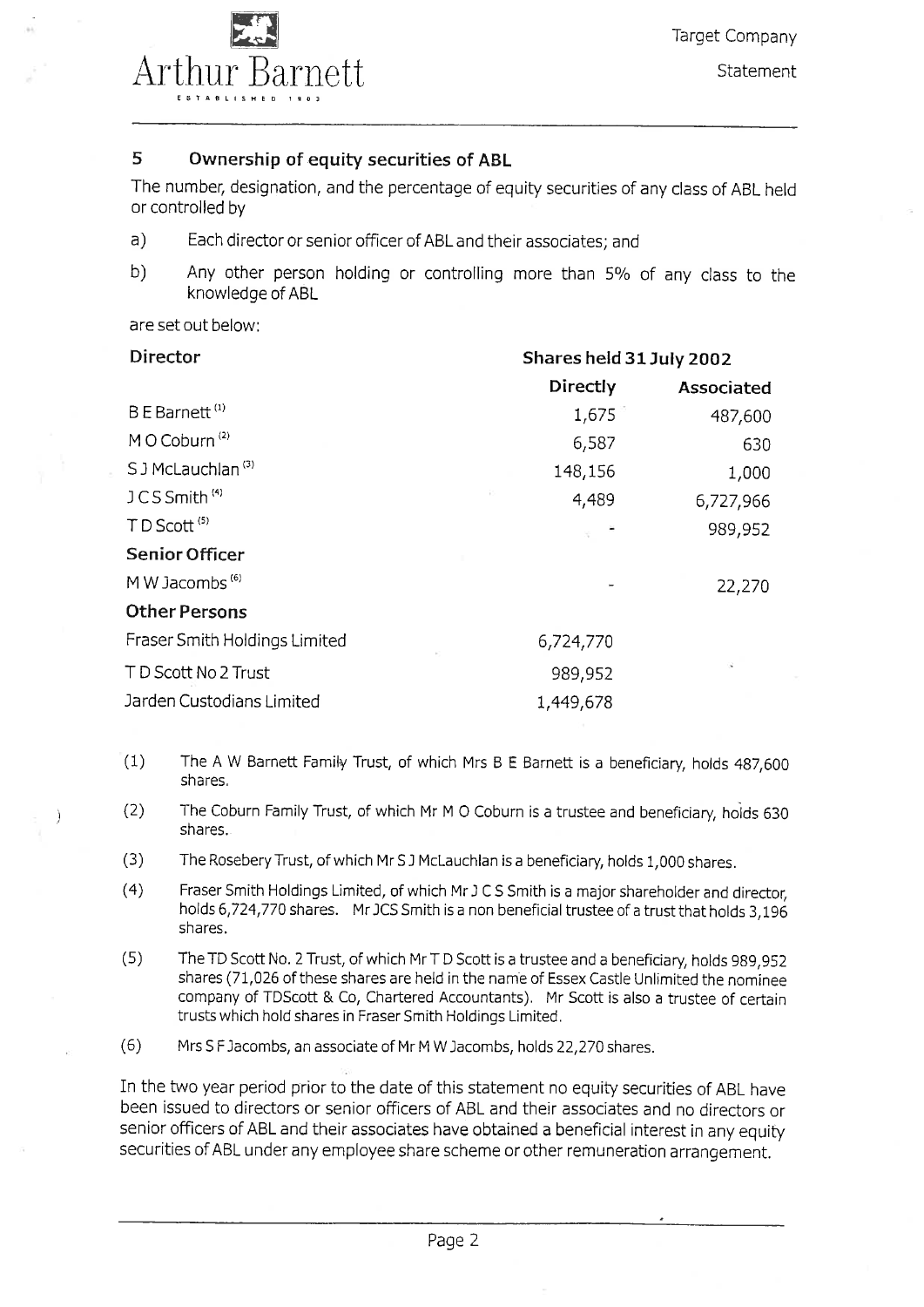

#### 6 Trading in ABL securities

There were no equity securities of ABL acquired or disposed of by any director or senior officer of ABL and their associates or any other person holding or controlling more than five percent of the class to the knowledge of ABL during the six-month period before the date of this statement.

#### 7 Acceptance of Offer

Mrs BE Barnett, Mr MO Coburn and Mr SJ McLauchlan, ("Independent Directors") who personally own 1675, 6587,and 148156 shares respectively in ABL (in total 156,418 shares) have indicated that they intend to accept the offer.

The intentions of owners, or trustees, of shares associated to directors and senior officers cannot be determined until they have received and reviewed the formal offer document together with the Independent Advisor's Report and Independent Directors recommendation.

#### 8 Ownership of equity securities of Offeror

Fraser Smith Holdings Limited, of which Mr J C S Smith is a major shareholder and director, holds 50% of the ordinary shares of the Offeror.

The TD Scott No 2 Trust, of which Mr T D Scott is a trustee and beneficiary, holds 50% of the ordinary shares of the Offeror.

#### 9 Trading in equity securities of Offeror

Belwalsh was incorporated on 14 August 2002 with 500 shares allotted to each of Fraser Smith Holdings Limited and the trustees of TD Scott No 2 Trust. The Independent Directors have been advised that no equity securities of the Offeror have been acquired or disposed of since Belwalsh's incorporation.

#### 10 Arrangements between Offeror and ABL

 $\mathcal{E}$ 

There have been no agreements or arrangements made, or proposed to be made, between the Offeror or any associates of the Offeror, and ABL or any related company of ABL, in connection with, in anticipation of, or in response to, the offer.

#### 11 Relationship between Offeror, and directors and officers of ABL

Excluding an agreement between Mr TD Scott and Mr JCS Smith and the Offeror to accept the offer, there have been no agreements or arrangements made, or proposed to be made, between the Offeror or any associates of the Offeror, and any of the directors or senior officers of ABL or any related company of ABL, in connection with, in anticipation of, or in response to, the offer.

Mr TD Scott and MrJCS Smith are directors of both ABL and the Offeror.

#### 12 Agreement between ABL and directors and officers

There have been no agreements or arrangements made, or proposed to be made, between ABL, or any related company of ABL, and any of the directors or senior officers, or their associates, under which a payment or other benefit may be made or given by way of compensation for loss of office, or as to their remaining in or retiring from office in connection with, in anticipation of, or in response to, the offer.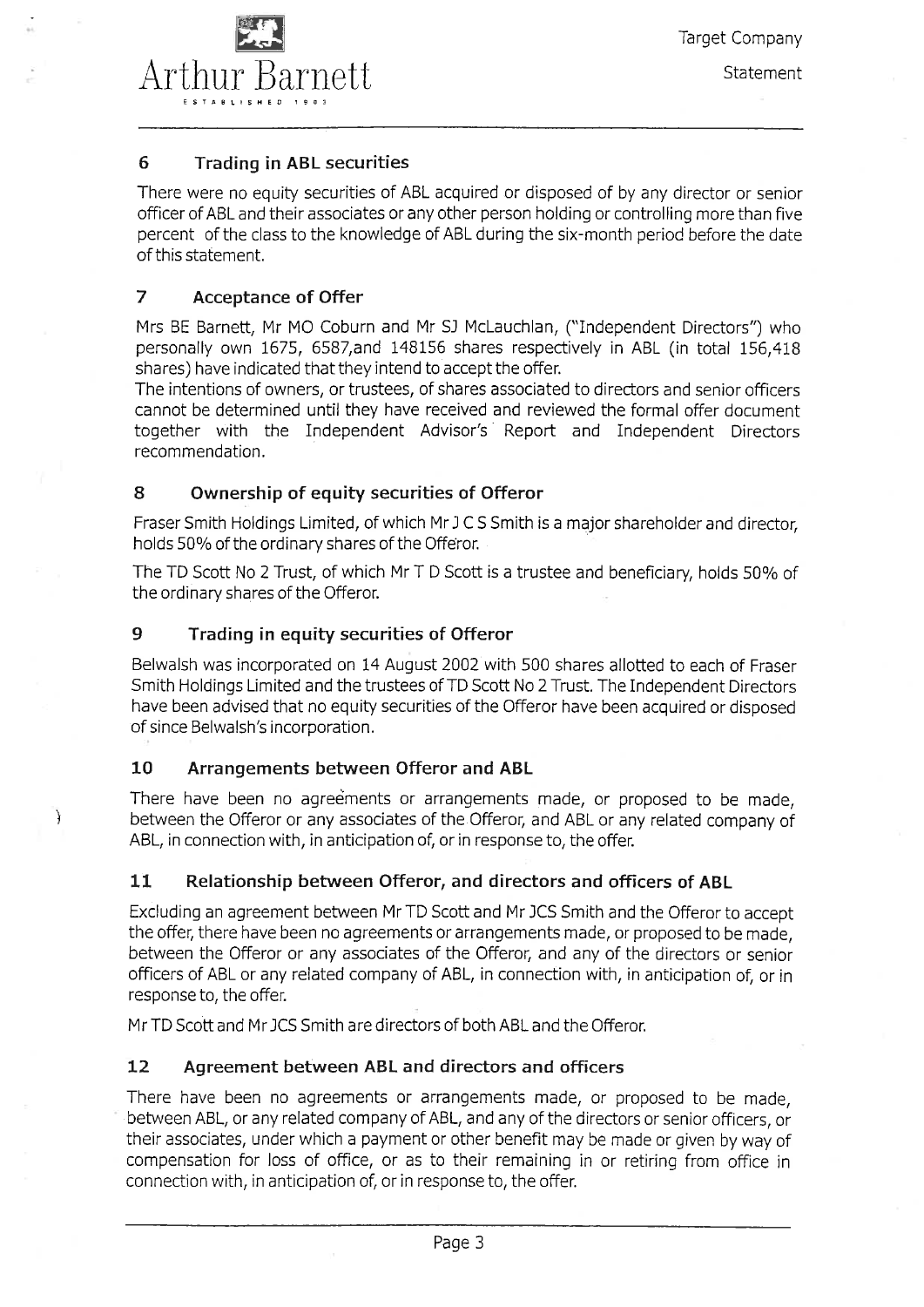

Senior management contracts of employment contain provisions relating to compensation for loss of office. None of these contracts, or provisions, were made in connection with, in anticipation of, or in response to, the offer.

#### 13 Interests of directors and officers of ABL in material contracts of Offeror

The following persons do not, to the knowledge of the Independent Directors, have any interest in any material contract to which the Offeror, or any related company of the Offeror is a party:

- a) any director or senior officer of ABL or their associates,
- b) any person who, to the knowledge of the directors or the senior officers of ABL, holds or controls more than five percent of any class of equity securities of ABL.

#### 14 Additional Information

In the opinion of the Independent Directors of ABL no additional information is required to be added to the offer document to make the information in the offer document correct or not misleading.

Ü.

#### 15 Recommendation

€

The Independent Directors are in a somewhat difficult position in that they accept that the value placed on the company by PricewaterhouseCoopers is a fair value but shareholders should also consider the following:

- $\triangleright$  The shareholders of Belwalsh already control 53% of ABL through existing relationships, which would make it difficult for another party to take control of ABL unless the principals of Belwalsh agreed to sell. The Independent Directors are unaware of any party or parties, other than Belwalsh, interested in making an offer for ABL at this time.
- $\triangleright$  Dividends paid by ABL over the last five years have been low and inconsistent. Future dividend prospects may be limited by the ABL's debt levels and relevant interest rates.
- $\triangleright$  A significant number of shares are held by a few shareholders which means that ABL shares are seldom traded in any significant volume. As a result the share price has languished well below asset backing over the last five years (refer section 3 of the PricewaterhouseCoopers report).
- $\triangleright$  ABL continues to carry reasonably high debt which in its present form will limit its ability to grow in the short to medium future.
- $\triangleright$  If the offer by Belwalsh is unsuccessful, the Independent Directors concern is that the share price will drift back to below 60% of asset backing as has been the case for the last two years.
- $\triangleright$  The Independent Directors have reflected as to the prospects of selling Meridian, owned by ABL's subsidiary Meridian Centre Limited and currently valued at \$58 million, and consider it is unlikely that a single investor would invest in retail property at this level in Dunedin despite Meridian being a steady performer.
- $\triangleright$  The principals of Belwalsh have indicated that they have no intention to sell or otherwise dispose of either the Arthur Barnett department stores or Meridian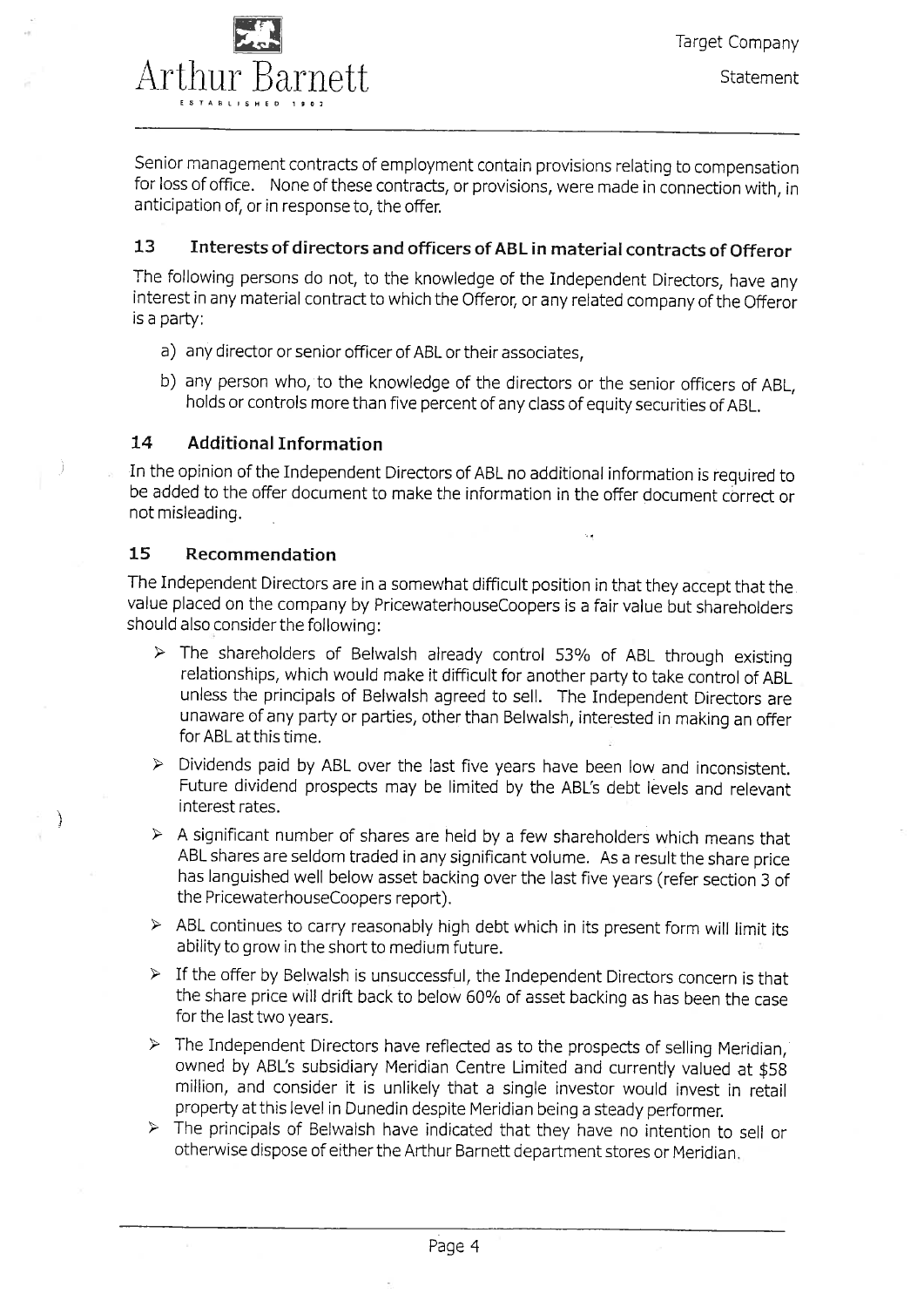

 $\triangleright$  The Independent Directors have no information which leads them to believe that Belwalsh will increase the price of its offer if the current offer fails to reach the 90% acceptance condition.

The Independent Directors concur with the conclusion reached by the Independent Advisors that although the offer by Belwalsh Holdings Limited does not represent "full and fair value" it is unlikely that a better offer will be available in the near future. Having considered all the issues the Independent Directors recommend that on balance shareholders should accept the offer.

The Independent Directors also recommend that Shareholders take their own advice from an independent financial or legal advisor in respect of the offer and consider that advice in light of their own circumstances.

Mr T D Scott and Mr J C S Smith have abstained from making a recommendation as in addition to being directors of ABL they are also directors of the Offerd Mr TD Scott and Mr J C S Smith have abstained from making a recommendation as<br>addition to being directors of ABL they are also directors of the Offeror.<br>**16** Actions of ABL

È

ABL, or any of its related companies, have not entered into any material agreement or arrangement (whether legally enforceable or not) as a consequence of, in response to, or in connection with, the offer from the Offeror.

There are no negotiations underway as a consequence of, in response to, or in connection with, the offer that relate to or could result in:

- a) an extraordinary transaction, such as a merger, amalgamation, or re-organisation, involving ABL or any of its related companies;
- b) the acquisition or disposition of material assets by ABL, or any of its related companies;
- c) an acquisition of equity securities by, or of, ABL or any related company of ABL;
- d) any material change in the equity securities on issue, or policy relating to distributions, of ABL.

.Apart from those exceptions listed below no director, or senior officer of ABL, or their associates, or any person who, to the knowledge of the Independent Directors or the senior officers of ABL, holds or controls more than five percent of the equity securities of ABL have any interest in any material contract to which the Offeror, or any related company of the Offeror, is a party.

Mr J CS Smith who is a director of ABL and the Offeror is also a shareholder and director of Fraser Smith Holdings Limited which is the parent company of Otago DailyTimes Print (Central Otago News Limited) and Allied Press Limited who provide advertising services printing and short-term finance to ABL.

Mr T D Scott is a director of both ABL and the Offeror and a partner in TD Scott & Co, Chartered Accountants who from time to time provide professional services and financial advice to ABL.

#### 17 Equity securities of ABL

ABL has 14,488,750 ordinary shares on issue, which are the only class of equity securities ABL has on issue.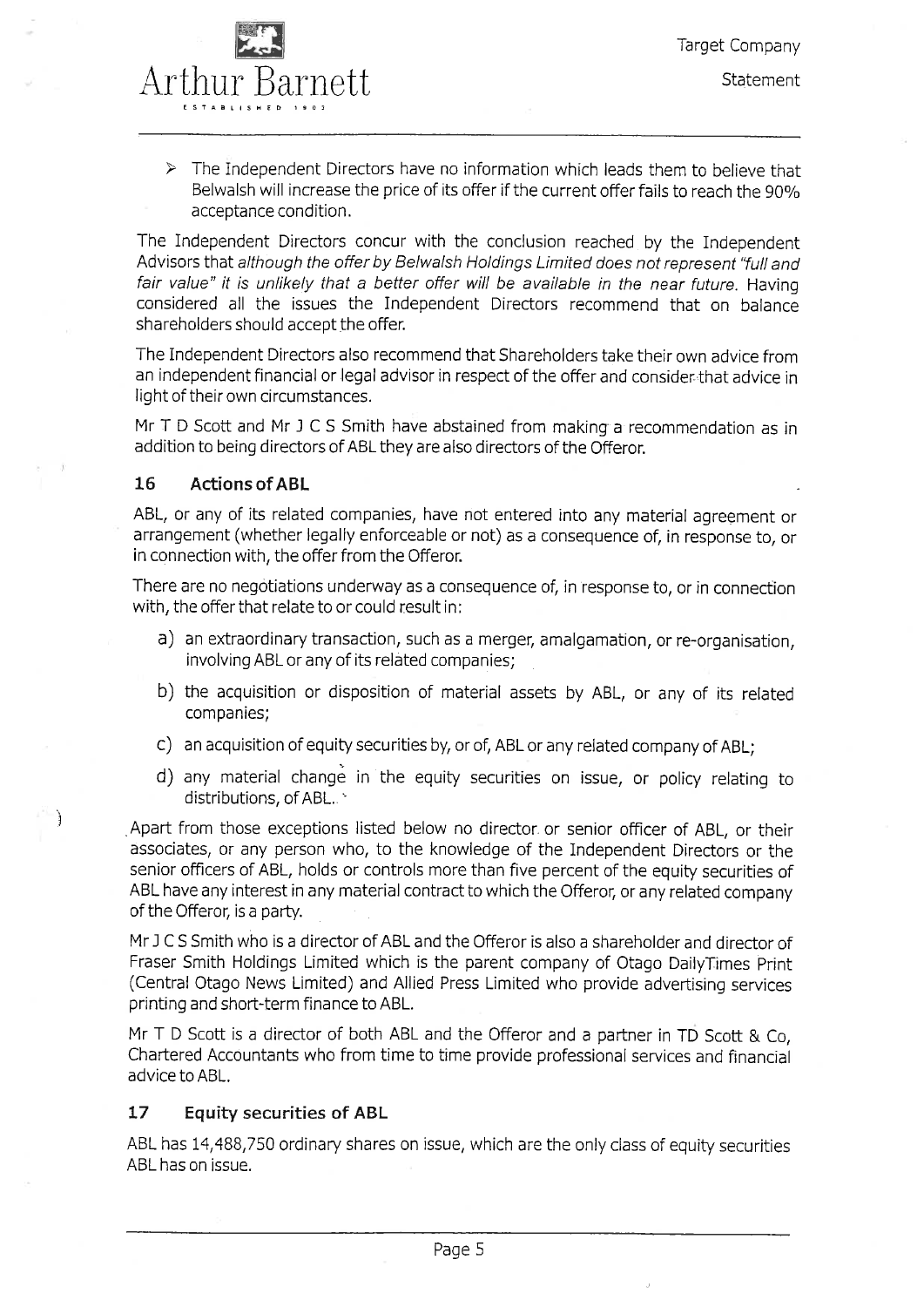

All shares in ABL rank equally in respect of voting capital and any distributions.

There are no equity securities that are options or rights to acquire any equity securities.

#### 18 Financial Information

All shareholders of ABL are entitled to receive a copy of the most recent annual report of ABL. The most recent annual report issued relates to the year ended 1 August 2001.

All shareholders of ABL are entitled to receive a copy of the most recent half yearly report of ABL. The most recent half-yearly report issued relates to the period ended 1 February 2002. The financial information extracted from the half-yearly report is reproduced as Appendix 1.

#### 19 Independent advice on merits of offer

PricewaterhouseCoopers are the Independent Advisors who have provided a report under rule 21 of the Takeovers Code and the Advisors report is attached to this statement.

#### 20 Asset valuation

Ĵ.

The major asset of Meridian Centre Limited, a subsidiary of ABL, is the Meridian Shopping Centre located in the heart of Dunedin. This property was last valued as at 31 July 2002 by independent valuers.

A copy of the valuation prepared by Colliers International New Zealand Limited is available for inspection at the corporate offices of Arthur Barnett Limited which are located on Car Park Level One, Meridian, 267 George Street, Dunedin. A copy of the valuation will be sent to any shareholder of ABL on request.

#### 21 Prospective financial information

No prospective financial information is contained within this statement.

#### 22 Sales of unquoted equity securities under offer

Not applicable as the equity securities of ABL are quoted on the New Zealand Stock Exchange ("NZSE").

#### 23 Market prices of quoted equity securities under offer

The price of the last sale of ABL shares on the NZSE on the latest practicable working day before the date on which this statement was sent by ABL was \$NZ1-36 (2 September 2002).

The price of the last sale of ABL shares on the NZSE on the last day on which the NZSE was open for business before ABL received the takeover notice was \$NZO-97 (7 August 2002).

The highest and lowest price for sale of ABL shares on the NZSE during the six months before ABL received the takeover notice was \$NZO-99 (27/28 March 2002) and \$NZO-71 (12 July 2002) respectively.

There were no equity securities issued or any change in the number of equity securities on issue during the six months before ABL received the takeover notice.

ABL paid a 3 cent per share dividend in April 2002 which may have affected the market prices referred to in this clause.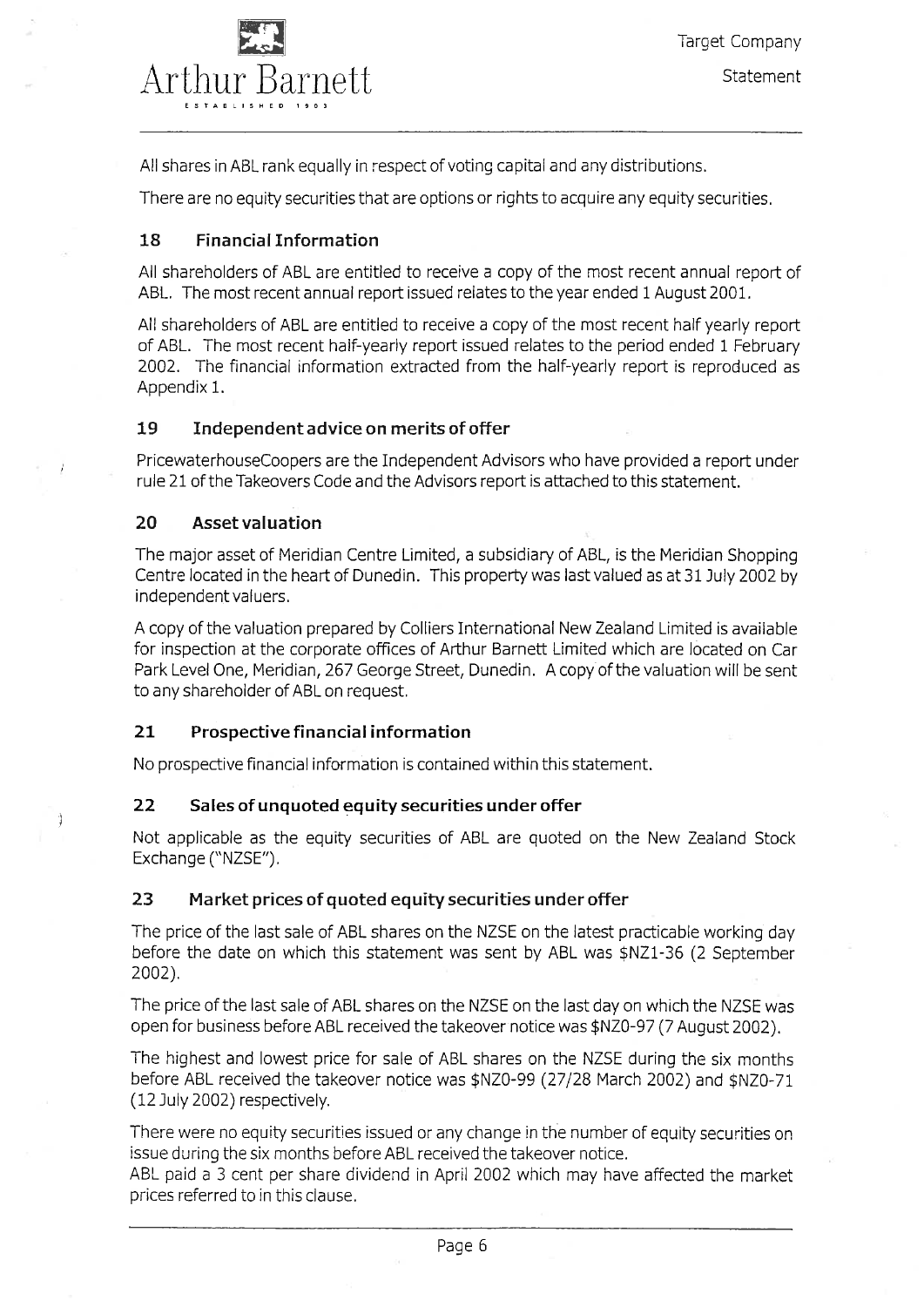

Target Company

**Statement** 

#### 24 Other information

The Independent Directors are not aware of any other information, not already disclosed in this statement that could reasonably be expected to be material to the making of a decision by the shareholders of ABL to accept or reject the offer.

#### 25 Approval of ABL statement

The contents of this statement have been approved by the Independent Directors of ABL. No Independent Director of ABL has withheld their approval to this statement.

#### 26 Certificate

To the best of our knowledge and belief, after making proper enquiry, the information contained in or accompanying this statement is, in all material respects, true and correct and not misleading whether by omission of any information or otherwise, and includes all the information required to be disclosed by ABL under the Takeovers Code.

Signed by

Bl. Barnett

Mrs B E Barnett Director Arthur Barnett Limited

Mr M O Coburn Chief Executive Officer Arthur Barnett Limited

Luiini

MrSJMcLauchlan Director Arthur Barnett Limited

Mr M W Jacombs Chief Financial Officer Arthur Barnett Limited